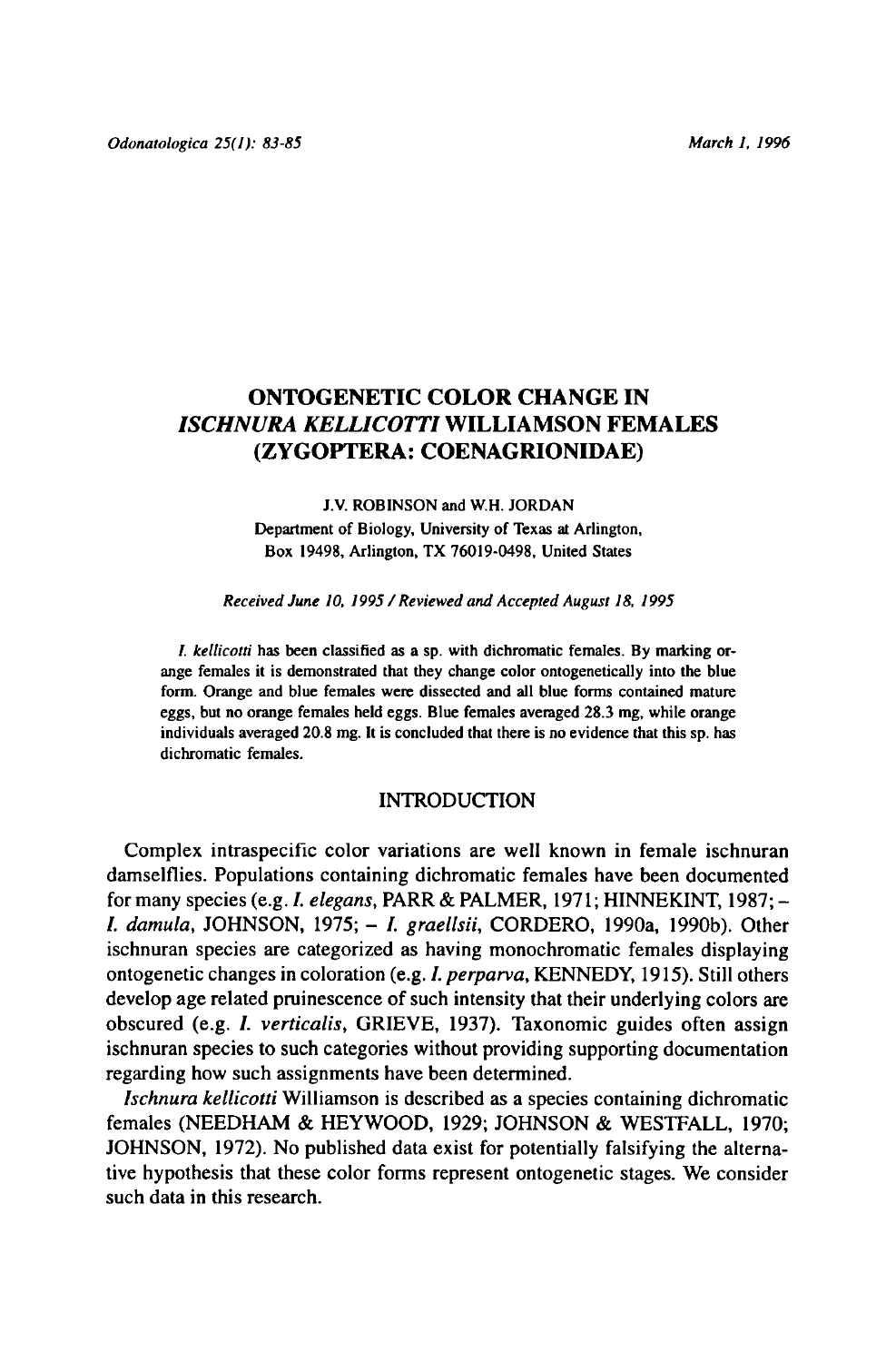### METHODS AND RESULTS

Thirty one orange females were collected and marked on their wings with indelible ink during a 3 day period, 22-24 June 1991, at Veteran's Park Pond in Tarrant Co., Texas USA (ROBINSON, 1983). On day 2, one of these females was resighted with the blue coloration of the andromorph form. Another individual sighted on that day was in <sup>a</sup> state of color transition; blue replaced orange everywhere except on her legs (cf. DUNKLE, 1990). On day <sup>3</sup> another "heteromorph" was sighted as an "andromorph".

Twenty two females were captured, weighed, and dissected to determine the presence of mature eggs. Blue females  $(\overline{X} = 28.3 \text{ mg})$  weighed significantly more  $(F = 33.97, P < 0.0001)$  than orange females  $(\bar{X} = 20.8 \text{ mg})$ . This weight differential corresponds to the presence of mature eggs in the blue form. All <sup>10</sup> blue females contained mature eggs, but none of the 12 orange females carried eggs. The Fisher Exact Test indicates that this difference is significant (PcO.OOOl).

#### DISCUSSION

Ischnura kellicotti females show age-related color change. This color change appears to be associated with the attainment of reproductive maturity. No evidence exists that this species contains dichromatic females.

Like many ischnurans, *I. kellicotti* males and females are commonly found together at ponds without accompanying mating activity. The few copulations we observed occurred early in the morning. When copulating pairs were netted, the female was usually of the intermediate color form (i.e., with orange legs). It is not clear whether male recognition of female receptiveness is related to female coloration or whether the female modifies her behavior. FINCKE (1987) reports that *I*. verticalis females become more receptive to males as they approach reproductive maturity. This is accompanied by color change and less frequent copulation refusal displays in I. verticalis. I. kellicotti females do not utilize an active copulation refusal display to nearby males and yet they are rarely harassed. Interestingly, males and both blue and orange females adopt <sup>a</sup> resting posture on lily pads (DUNKLE, 1990) in which their abdomen parallels the leaf except forthe last few segments which curl down such that segment 10 touches the lilypad. This normal posture is quite similar to the downward abdomen bending display many ischnuran females use to refuse copulations. This posture potentially represents <sup>a</sup> "constant" refusal display that may be modified only at times of receptivity.

The evolutionary maintenance of dichromatisms in damselfly females has interested many researchers (TILLYARD 1905, JOHNSON 1975, ROBERTSON 1985, HINNEKINT 1987, CORDERO 1990a, FORBES 1990). Considerable effort can be expended testing the hypotheses generated fromthis interest.Yet, selective pressures that maintain dichromatismwithina population need not correspond to those